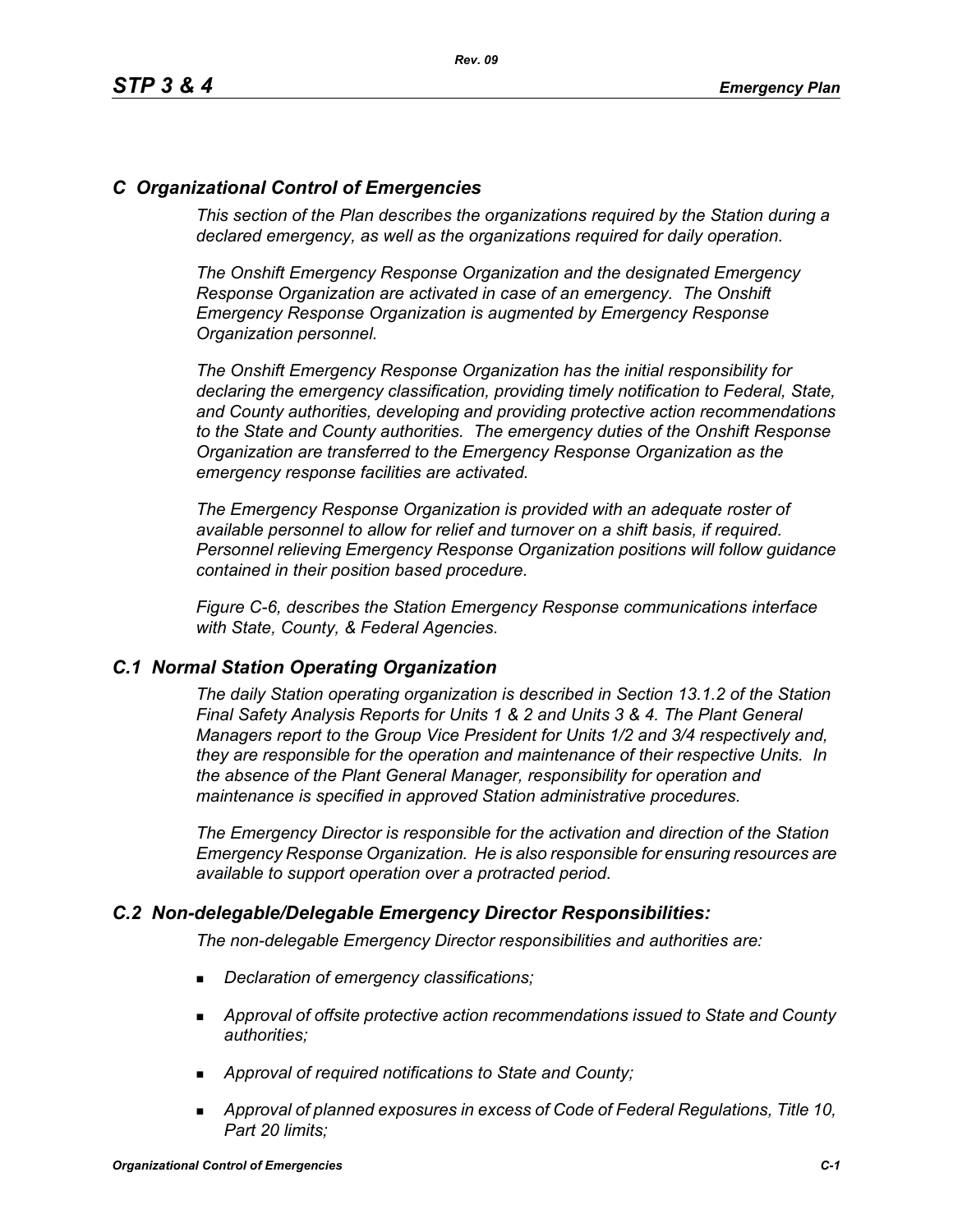- *Authorizing the use of Potassium Iodide;*
- *Approval of departures from license conditions per Code of Federal Regulations, Title 10, Part 50.54(x) for emergency response activities NOT related to Control Room Operation actions.*
- *Declaring entry into the Severe Accident Management Guidelines.*

*The delegable Emergency Director responsibilities and authorities are:*

- *Requesting of Federal assistance through the NRC;*
- *Approval of press releases prior to issuance;*
- *Approval of required notifications to the NRC;*
- *Approval of commitments to the NRC.*

*These responsibilities and authorities shall be transferred from the Shift Supervisor, who may initially assume the role of Emergency Director at the onset of the emergency, to the Technical Support Center Manager or the Emergency Operations Facility Director as each assumes responsibilities and authorities of the Emergency Director.*

### *C.3 On-shift Emergency Response Organization*

*Should an emergency be declared, the Shift Supervisor (Emergency Director) activates the Onshift Emergency Response Organization from the normal operating staff. The individuals constituting the Onshift Emergency Response Organization will assume their respective titles and the responsibilities for their position until relieved as necessary.*

*The Onshift Emergency Response Organization is composed of members of the Plant Operations staff, the Shift Technical Advisor, Health Physics, Chemistry, Maintenance, Plant Protection, and Emergency Response Teams. The Onshift Emergency Response Organization may be supplemented as needed by the Emergency Director as required by the situation. The onshift complement provides for the capability of 24 hours per day emergency response. Positions for the Onshift Emergency Response Organization are depicted in Figure C-1. The Onshift Emergency Response Organization meets the personnel requirements of NUREG-0654/FEMA-REP-1, Rev. 1, Section B, Table B-1. The duties of the onshift complement, as an initial Emergency Response Organization, are similar to their normal duties, except as described below.*

### *C.3.1 Shift Supervisor*

*The Shift Supervisor initially assumes the position of Emergency Director until relieved by the Technical Support Center Manager or the Emergency Operations Facility Director. The key responsibilities of the Emergency Director are:*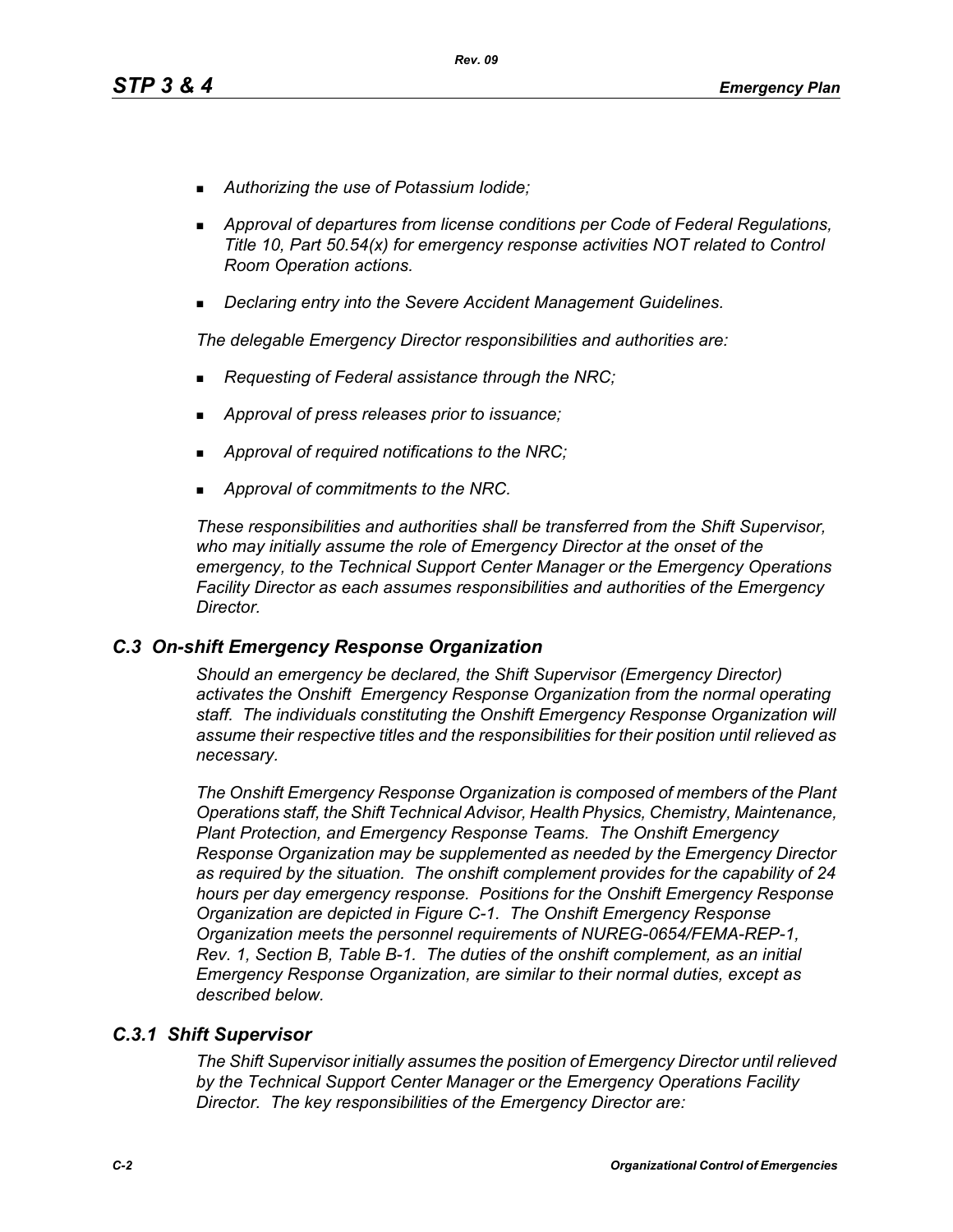- *Recognize, classify, and declare the emergency condition;*
- *Completing notifications and making protective action recommendations to offsite agencies;*
- *Directing onsite emergency response activities, monitoring plant conditions for changes in Emergency Action Levels and emergency classifications, and directing Control Room response to mitigate the emergency condition.*
- **Diangler 1** Once the Emergency Director responsibilities and authorities are assumed by the *Technical Support Center Manager or Emergency Operations Facility Director, the Shift Supervisor remains in the Control Room, but reports to the Operations Manager.*

### *C.3.2 Acting Radiological Manager*

*An onshift senior radiological protection technician shall assume the position of Acting Radiological Manager until relieved by the Radiological Manager in the Technical Support Center. The Acting Radiological Manager reports via telephone to the Emergency Director in the Control Room at an Unusual Event and assists with the activation of the Operations Support Center at an Alert or higher emergency classification. The key responsibilities of the Acting Radiological Manager are:*

- *Assessing Station radiological and environmental conditions;*
- *Responding to radiological problems;*
- *Identifying special radiological protective measures;*
- *Determining special Radiation Work Permit requirements;*
- *Verifying emergency classification if based on radiological Emergency Action Levels;*
- *Reviewing and recommending emergency exposures to emergency response personnel in excess of Code of Federal Regulations, Title 10, Part 20 limits;*
- *Ensuring adequate inventories of radiological supplies, equipment, and Radiation Protection personnel are available.*
- *Providing prompt dose projection when requested.*

*During an Alert or higher emergency classification, the Acting Radiological Manager, after being relieved of responsibility and authority by the Radiological Manager in the Technical Support Center, assumes the responsibilities of the Assistant Radiological Coordinator in the Operations Support Center.*

### *C.3.3 Acting Security Manager*

*The onshift Security Force Supervisor assumes the position of Acting Security Manager until relieved by the Security Manager in the Technical Support Center. The*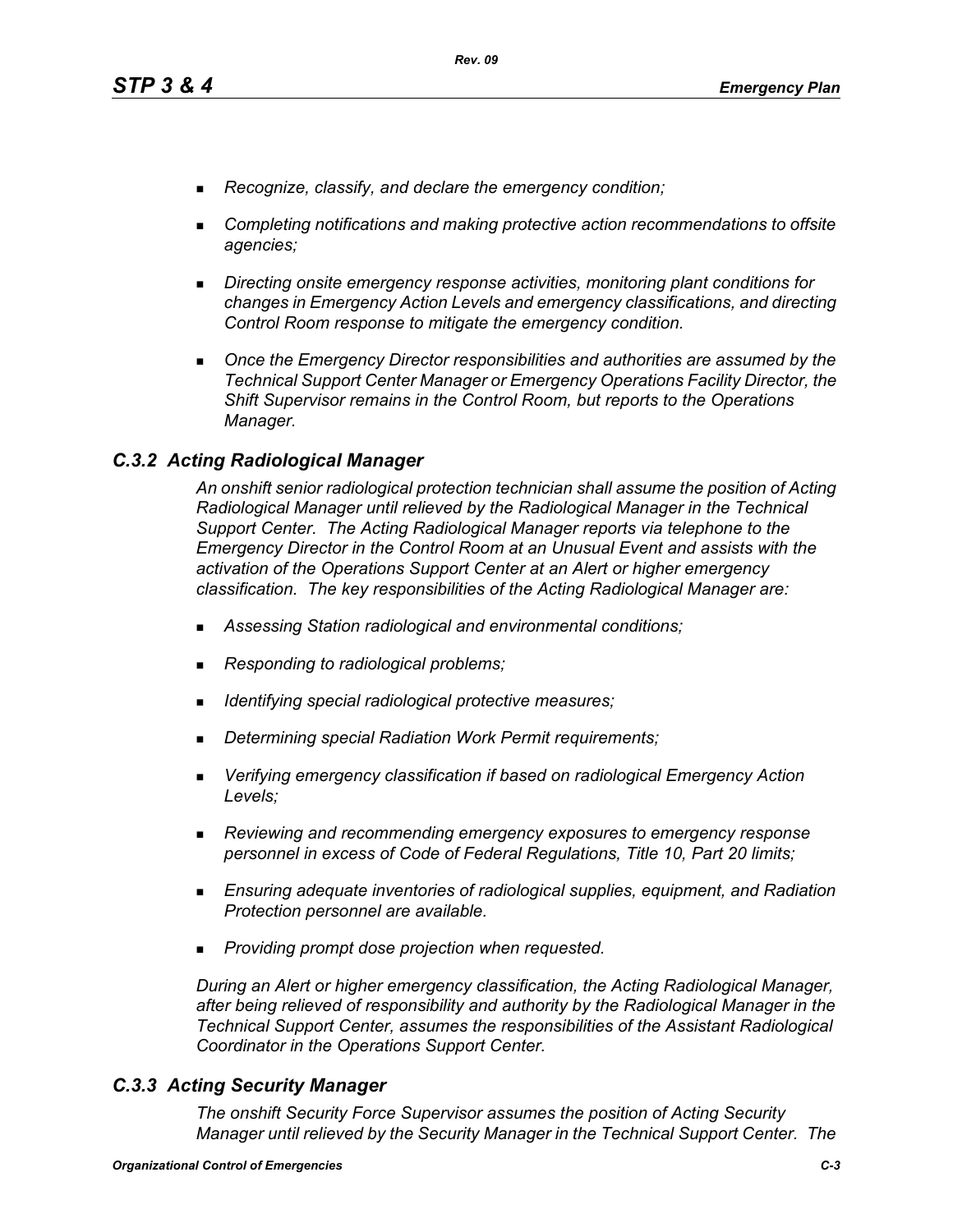*Acting Security Manager reports via telephone to the Emergency Director in the Control Room at an Unusual Event or higher emergency classification. The key responsibilities of the Acting Security Manager are:*

- *Directing the implementation of Security emergency response activities as specified in the Station Safeguards Security Plan;*
- *Activating the Emergency Notification and Response System;*
- *Implementing assembly and accountability efforts;*
- *Establishing special access controls;*
- *Providing for the expedient entry and exit of emergency vehicles;*
- *Directing changes to security operations based on radiological conditions.*

*During an Alert or higher emergency classification, the onshift Security Force Supervisor, after being relieved of Acting Security Manager responsibility and authority by the Security Manager in the Technical Support Center, returns to the responsibilities of the Security Force Supervisor.*

### *C.3.4 Acting Operations Support Center Coordinator*

*The onshift Duty Maintenance Supervisor assumes the position of Acting Operations Support Center Coordinator (0ERP01-ZV-SHO4) until relieved by the Operations Support Center Coordinator. The Acting Operations Support Center Coordinator reports via telephone to the Emergency Director in the Control Room at an Unusual Event. The key responsibilities of the Acting Operations Support Center Coordinator are:*

- *Providing ongoing maintenance support to activities assigned by the Emergency Director;*
- *Ensuring that emergency team activities are performed in accordance with approved procedures and policy;*
- *Ensuring that deviations from Station procedures and NRC regulations are approved by the Emergency Director;*
- *Establishing and staffing the Operations Support Center with onshift personnel to support plant emergency response activities, if requested by the Emergency Director;*
- *Ensuring that emergency teams formed and dispatched are properly briefed and status monitored;*
- *May fulfill Radiological Protection (double asterisk) functions from Table C-1, (Access Control, Dosimetry Issue, Personnel Monitoring, and Search & Rescue).*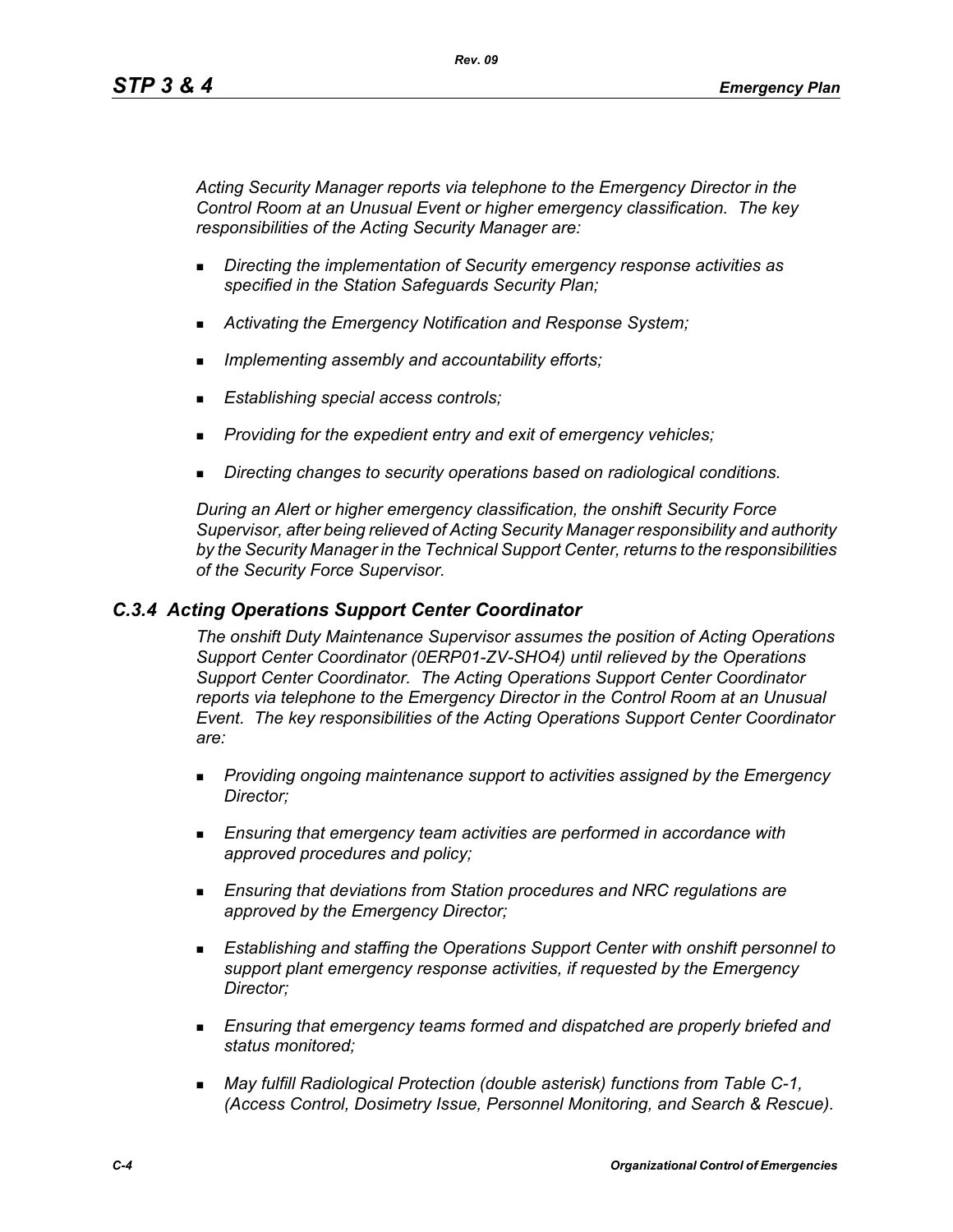*Alert or higher emergency classification, the onshift Duty Maintenance Supervisor, after being relieved of Acting Operations Support Center Coordinator responsibility, supports the Operations Support Center, as required.*

### *C.3.5 Shift Technical Advisor*

*The Shift Technical Advisor* (one per Reactor Type) *has the primary responsibility to assist the Emergency Director in the mitigation of accident consequences. The Shift Technical Advisor is available to Control Room personnel 24 hours per day when either*  of the four *unit*s *is above cold shutdown and is capable of being in the Control Room within ten (10) minutes or less after being notified.*

### *C.3.6 ENS Communicator*

The onsite ENS Communicator reports to the Control Room at an Unusual Event or higher emergency classification and initiates communications with the Nuclear Regulatory Commission.

*Duties may be performed by the following:*

- *Personnel currently or previously licensed by NRC,*
- *SRO Management Certified Personnel.*

### *C.3.7 Plant Operators*

*The onshift Plant Operations personnel (Licensed and Non-Licensed) are responsible for:*

- *Operations of all reactor-related equipment;*
- *Coordination of activities affecting Station structures, systems and components;*
- *Equipment clearances;*
- *Activation of fire brigade and emergency* medical *teams;*
- *Identification of emergency classifications;*
- *Initiating notification of the Emergency Response Organization.*

*A Plant Operator is assigned to report to the affected unit's control room upon any declaration of the Emergency Plan to act as the State/County Communicator. The State/County Communicator is not required to perform plant operator duties while filling this position. The Staffing identified in Table C-1 is provided to support Emergency Plan and plant operation response requirements. Those Plant Operators not assigned onshift duties in the operation of the units by the Emergency Director report to the Operations Support Center at an Alert or higher emergency classification. The Emergency Director can utilize the Plant Operators via the Acting Operations Support Center Coordinator.*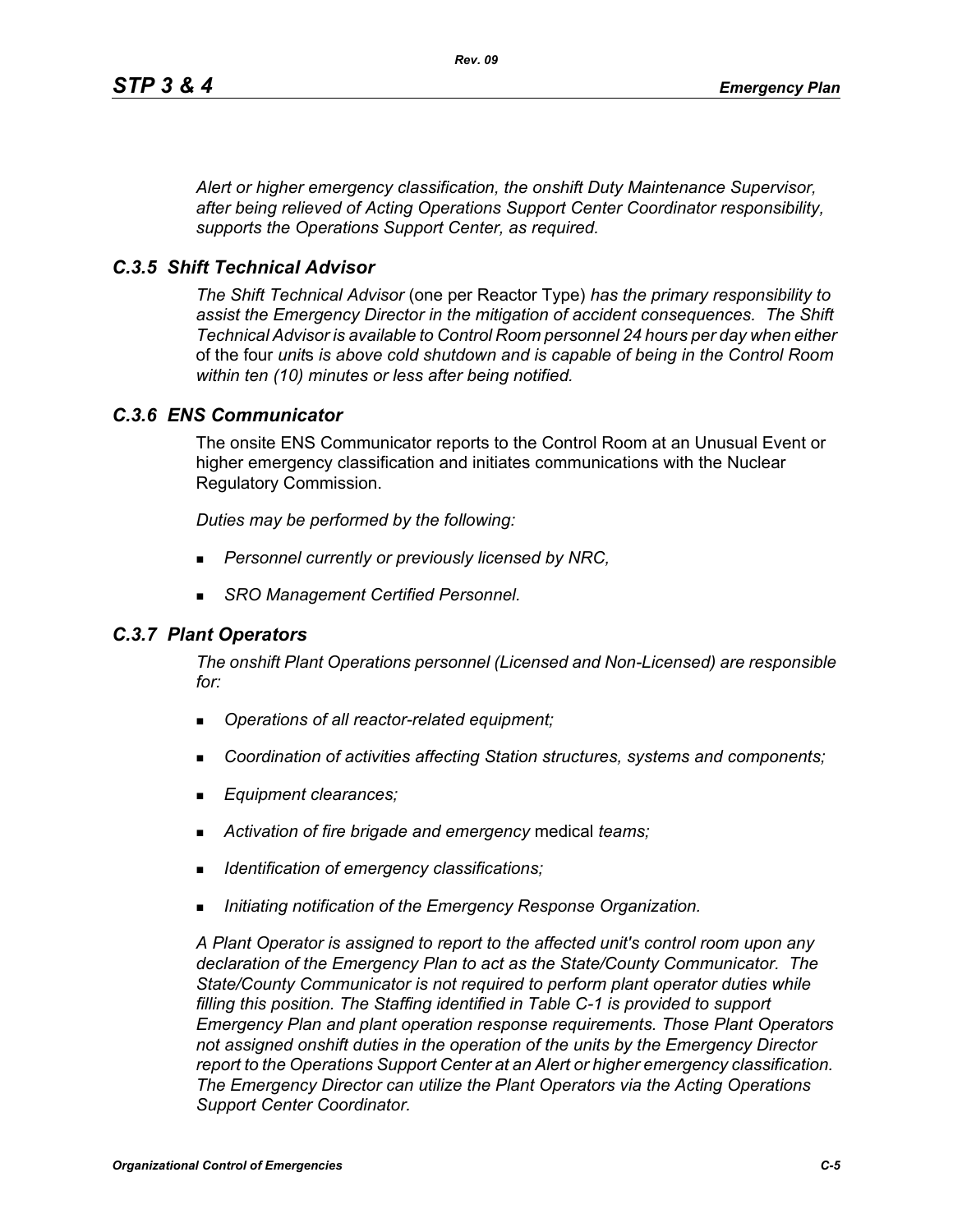## *C.3.8 Onshift Chemistry Technician*

*Onshift Chemistry Technicians are responsible for post accident sampling and analysis. Chemistry personnel report to the Operations Support Center at an Alert or higher emergency classification unless otherwise directed.*

 *May fulfill Radiological Protection (double asterisk) functions from Table C-1, (RP Coverage for Corrective Actions).*

### *C.3.9 Onshift Maintenance*

*The onshift Maintenance personnel report to the Operations Support Center at an Alert or higher emergency classification or at an Unusual Event if the Acting Operations Support Center Coordinator begins activating the Operations Support Center.*

### *C.3.10 Plant Protection*

*Onshift Plant Protection personnel remain at their duty stations in accordance with the Security Plan, unless otherwise directed. Onshift Plant Protection personnel initiate notification of the Emergency Response Organization.*

 *Plant Protection or other suitably qualified individuals will function as the On-site Communicator in the Control Room.*

### *C.3.11 Emergency Response Teams*

*Emergency Response Teams typically consist of personnel who have been trained in the procedures and practices that describe the performance of their duties as Emergency Team members or leaders. As required by the emergency conditions, the Operations Support Center Coordinator may temporarily assign other plant personnel to the Emergency Teams to assist the regular team members during an emergency.*

### *C.4 Emergency Response Organization*

*Those members of the Emergency Response Organization who are not on site at the time of the emergency shall be able to augment the Onshift Response Organization within 60 and 75 minutes of being notified as specified in Table C-1 to provide manning levels recommended in NUREG-0654.*

*The Technical Support Center and Operations Support Center Station Emergency Response Organization are activated at an Alert emergency classification or earlier if directed by the Emergency Director. Positions for these facilities are depicted in Figure C-2 & Figure C-3. The Emergency Operations Facility and Joint Information Center are staffed at the Alert and may be activated at the discretion of the Emergency Director. Positions for these facilities are depicted in Figure C-4 & Figure C-5. The Emergency Operations Facility and Joint Information Center shall be activated at a Site Area Emergency. The Emergency Operations Facility dose projection capability is activated at an Alert classification. If during an Unusual Event the trending of plant conditions indicates the need for additional support, the Emergency Director can activate all or part of the Station Emergency Response Organization to report to the Technical Support Center, Emergency Operations Facility, Joint Information Center or*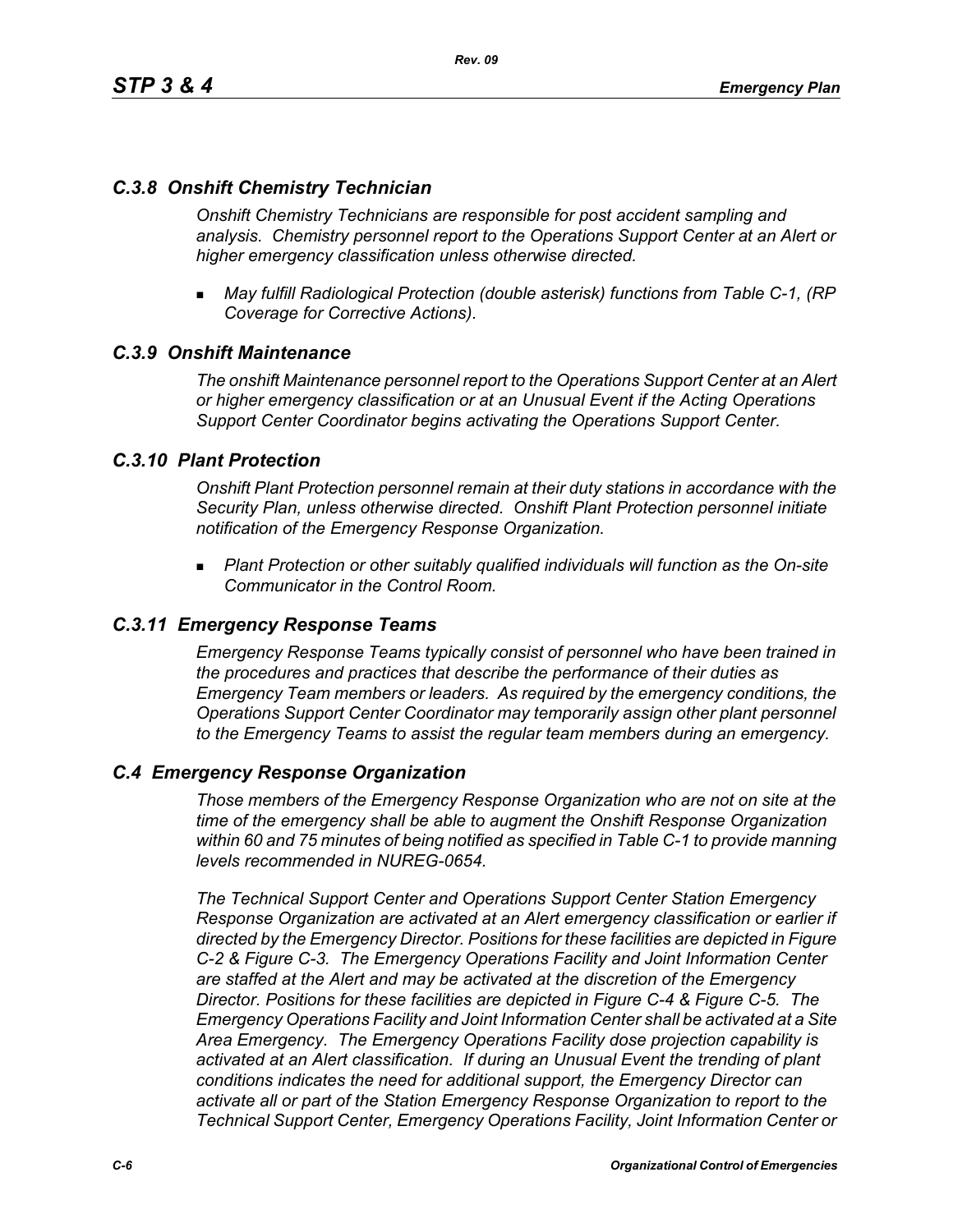*Operations Support Center. The process to maintain a fully staffed Emergency Response Organization is described in 0PGP05-ZV-0003, Emergency Response Organization.*

*Modifications to the Emergency Response Organization may be made by the Emergency Director as required by the complexity of the emergency.*

*The following key Emergency Response Organization positions report to the Technical Support Center, the Operations Support Center, and the Emergency Operations Facility, and are added to the Onshift Response Organization during the declaration and mitigation of an Alert, Site Area Emergency or General Emergency. These positions can be activated by the Emergency Director at an Unusual Event emergency classification.*

### *C.4.1 Technical Support Center Manager*

*The Technical Support Center Manager reports to the Technical Support Center at an Alert or higher and provides guidance and advice to the Control Room on plant design and coordinating engineering activities in the areas of analysis, design modifications, system response, and offsite protective action recommendations. The Technical Support Center Manager may assume the position of Emergency Director from the Shift Supervisor.*

### *C.4.2 Operations Manager*

*The Operations Manager reports to the affected Unit's Control Room and directs the implementation of Control Room emergency response activities.*

#### *C.4.3 Radiological Manager*

*The Radiological Manager reports to the Technical Support Center and is responsible for assessing Station radiological and environmental conditions and implementing special radiological protective measures.*

#### *C.4.4 Maintenance Manager*

*The Maintenance Manager reports to the Technical Support Center and is responsible for functioning as the Technical Support Center interface for all repair team activities requested of the Operations Support Center. The Maintenance Manager ensures that supplies, equipment and manpower to support repair efforts are available and coordinates with the other Technical Support Center Managers to establish repair team priorities.* 

### *C.4.5 Technical Manager*

*The Technical Manager reports to the Technical Support Center and is responsible for monitoring the status of plant systems including the three fission product barriers (Fuel Cladding, Reactor Coolant System, and Containment) and identifying potential failures of key systems.*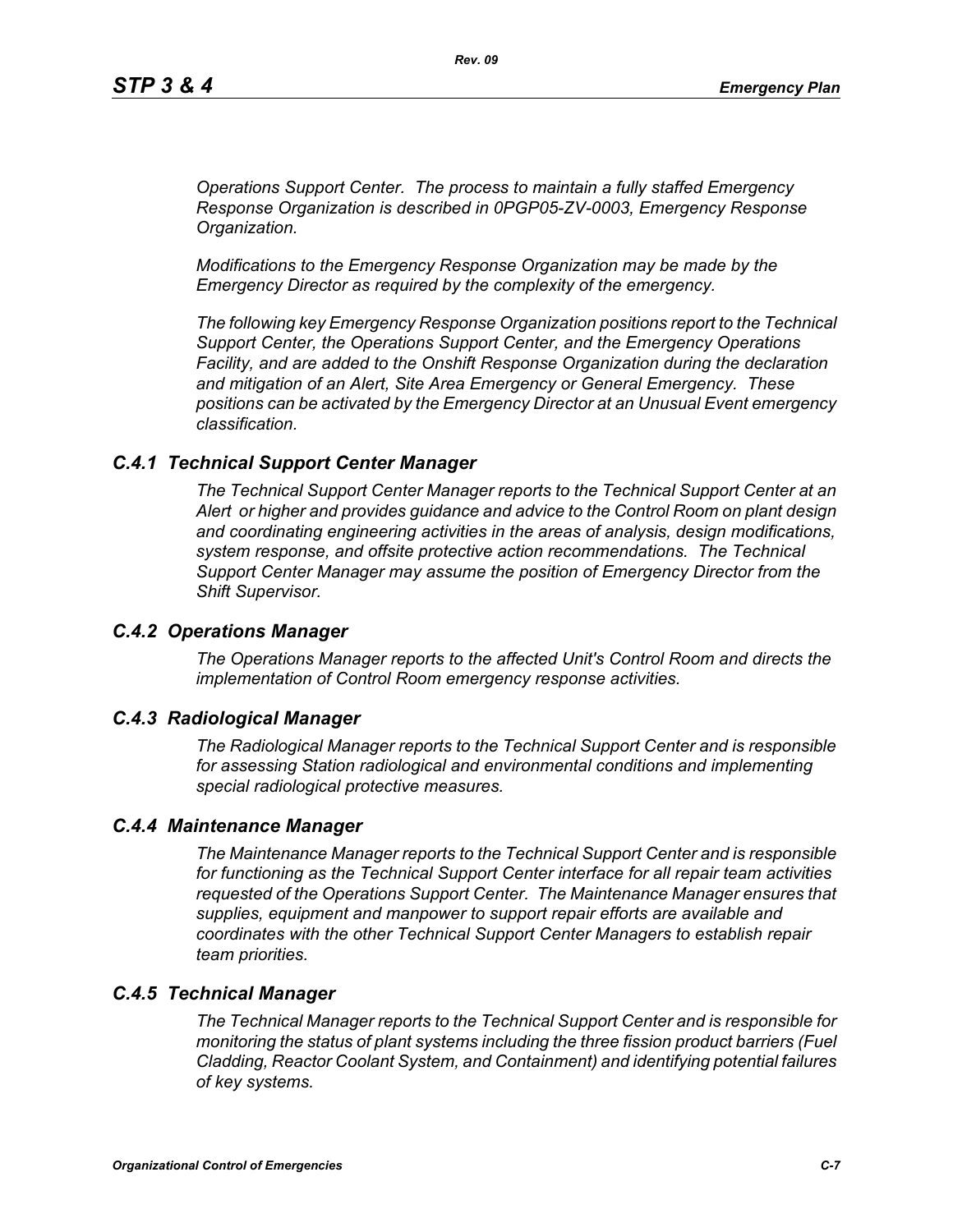## *C.4.6 Security Manager*

*The Security Manager reports to the Technical Support Center and is responsible for directing implementation of onsite security response activities, performing assembly and accountability, and assisting with Protected Area and Owner Controlled Area evacuation.* 

## *C.4.7 Administrative Manager*

*The Administrative Manager reports to the Technical Support Center and is responsible for ensuring necessary documents are available, maintaining an overall file of records generated during the emergency, and ensuring adequate supplies are available in the Technical Support Center.* 

### *C.4.8 Operations Support Center Coordinator*

*The Operations Support Center Coordinator reports to the Operations Support Center at an Alert or higher and assumes responsibility for Operations Support Center activities and ensures accountability of the Operations Support Center is maintained. The Operations Support Center Coordinator ensures that emergency teams formed and dispatched are properly briefed and their status monitored, resources and personnel to perform Operations Support Center activities are adequate, and adequate communications and information flow is maintained with the Technical Support Center. The Operations Support Center Coordinator ensures that deviations from Station procedures and NRC regulations are approved by the Emergency Director.* 

### *C.4.9 Emergency Operations Facility Director*

*The Emergency Operations Facility Director reports to the Emergency Operations Facility at an Alert. At the discretion of the Emergency Director, the Emergency Operations Facility Director may activate the Emergency Operations Facility at the Alert classification. Following activation, at the discretion of the Emergency Director, the Emergency Operations Facility Director may assume Emergency Director authority and responsibilities from either the Technical Support Center Manager or Shift Supervisor, as appropriate. The Emergency Operations Facility Director is responsible*  for ensuring that an ongoing effective interface is maintained with County, State, and *Federal response agencies, functioning as the primary interface with the Station Owners, and functioning as the primary interface with the Executive Officers of the Owners. The Emergency Operations Facility Director ensures a timely response to inquiries and requests for information from financial, legislative and congressional organizations, and approves major expenditures of funds. The Emergency Operations Facility Director may participate in press briefings at the Joint Information Center, if necessary.* 

# *C.4.10 Radiological Director*

*The Radiological Director reports to the Emergency Operations Facility at an Alert and is responsible for assessing offsite radiological and environmental conditions that may impact the public. The Radiological Director directs offsite dose projection activities and advises the Emergency Director on offsite protective action recommendations for*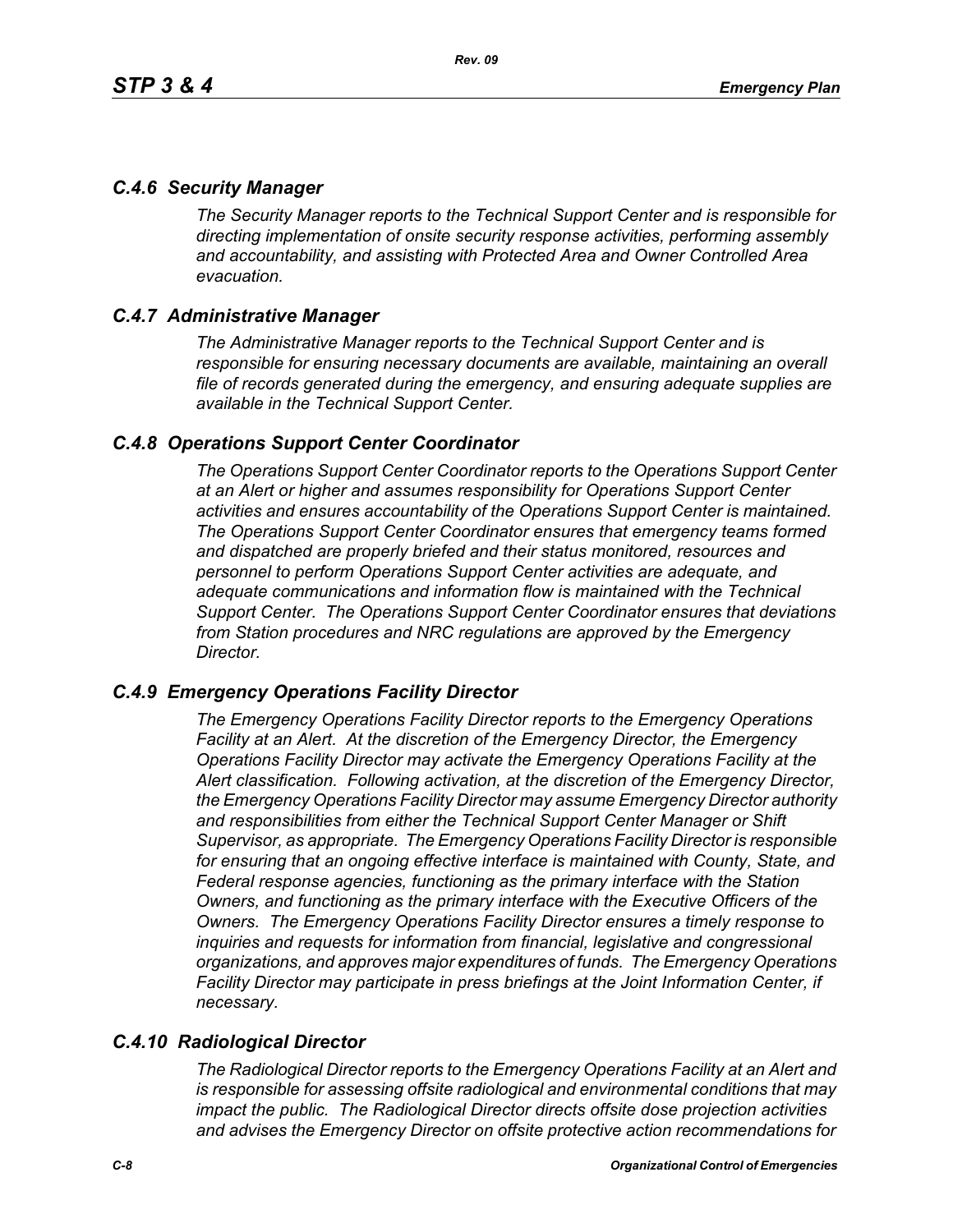*the public. The Radiological Director directs Offsite Field Team activities and environmental sampling support. The Radiological Director coordinates with the Technical Director to determine offsite protective action recommendations based on the status of the fission product barriers and the potential for a radiological release, and monitors radiological parameters which relate to Emergency Action Levels to determine if conditions warrant a change in emergency classification. The Radiological Director reviews and recommends approval of emergency exposures to Emergency Response Organization personnel in excess of Code of Federal Regulations, Title 10, Part 20 limits, determines Emergency Operations Facility radiological habitability, and recommends to the Emergency Director the issuance of Potassium Iodide. The Radiological Director functions as the primary interface with the Department of State Health Services personnel assigned to the Emergency Operations Facility, and manages radioactive waste and radiological control aspects of the Recovery operations.* 

### *C.4.11 Technical Director*

*The Technical Director reports to the Emergency Operations Facility at an Alert and is responsible for coordinating evaluation of plant safety systems and the condition of the primary fission product barriers, and advising the Emergency Operations Facility Director on engineering issues. The Technical Director also monitors the Emergency Action Levels to determine when changes in the emergency classification may be necessary, and coordinates with the Radiological Director to determine offsite protective action recommendations based on plant status and the potential for a radiological release. The Technical Director obtains engineering information requested by Emergency Operations Facility personnel, provides technical assistance to the Technical Support Center, and independently evaluates Technical Support Center engineering activities to determine if the correct engineering priorities are established. The Technical Director assists in coordinating arrangements for obtaining contract-engineering support.* 

### *C.4.12 Support Organization Director*

*The Support Organization Director reports to the Emergency Operations Facility at an Alert and is responsible for coordinating the interaction with offsite agencies and support organizations, ensuring communications systems are maintained operable and additional communications are provided as necessary, and arranges for special assistance to South Texas Project Electric Generating Station employees and their families with special needs during an emergency. The Support Organization Director ensures adequate and timely information is provided to offsite agencies, and ensures arrangements are in place to process support personnel to meet training, security, and radiological requirements. The Support Organization Director coordinates and maintains a status of South Texas Project Electric Generating Station support requested by County, State, and Federal agencies.*

### *C.4.13 Licensing Director*

*The Licensing Director reports to the Emergency Operations Facility at an Alert and monitors the open line between the Control Room and NRC and provides information to the NRC regarding Emergency Operations Facility activities. The Licensing Director*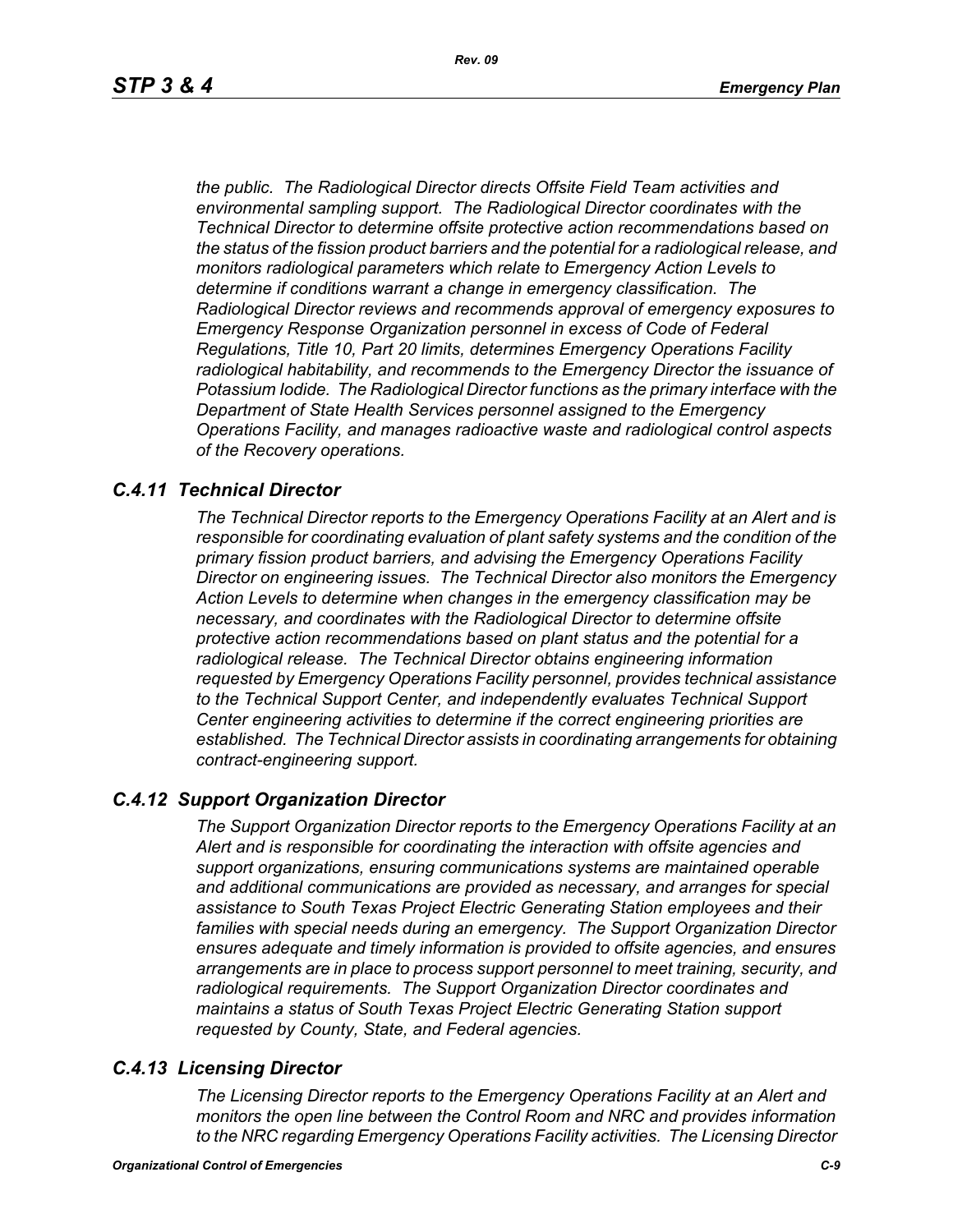*functions as the primary liaison with NRC personnel responding to the emergency, and ensures administrative and logistics support is provided to the NRC.*

## *C.4.14 Joint Information Center Director*

*The Joint Information Center Director reports to the Joint Information Center at an Alert and is responsible for overall JIC management of activation and operation. Provides information to the public of onsite status and conditions. Provides rumor control and public inquiry information. Ensures timely and accurate information is disseminated to the media. Coordinates media tours of emergency facilities.* 

*Discuss plant status with offsite agency Public Information Officers (PIO) located at the JIC as well as the Governor's Division of Emergency Management PIO in Austin when possible. Schedules interviews with the media as needed. Corrects misinformation/ rumors during press briefings and ensures updated news release transmittals.*

### *C.4.15 Company Spokesperson*

*The Company Spokesperson reports to the Joint Information Center at an Alert and is responsible for providing South Texas Project information to the news media. Also approves press releases and maintains contact with the Site Public Affairs Coordinator. Meets with offsite agency Public Information Officers (PIO) prior to news briefings. Designates personnel to make public comment on the emergency. Schedules frequent news conferences in order to apprise media of current information.* 

### *C.4.16 Media Relations Manager*

*The Media Relations Manager reports to the Joint Information Center at an Alert and is responsible for the timely accurate flow of information to the media, coordinates schedules and announces the press briefings and conferences, responds to media inquiries for information, arranges interviews, responds to media telephone inquiries, coordinates tours to other emergency response facilities as directed.*

### *C.4.17 Public Inquiry Manager*

*The Public Inquiry Manager reports to the Joint Information Center at an Alert and is responsible for monitoring media outlets and public inquiries and reports and rectifies erroneous information, coordinates activities of media inquiry telephone responders, ensures monitoring of news outlets, coordinates correction of rumors/media misinformation, provides public inquiry staff with press releases and corrected rumor information.*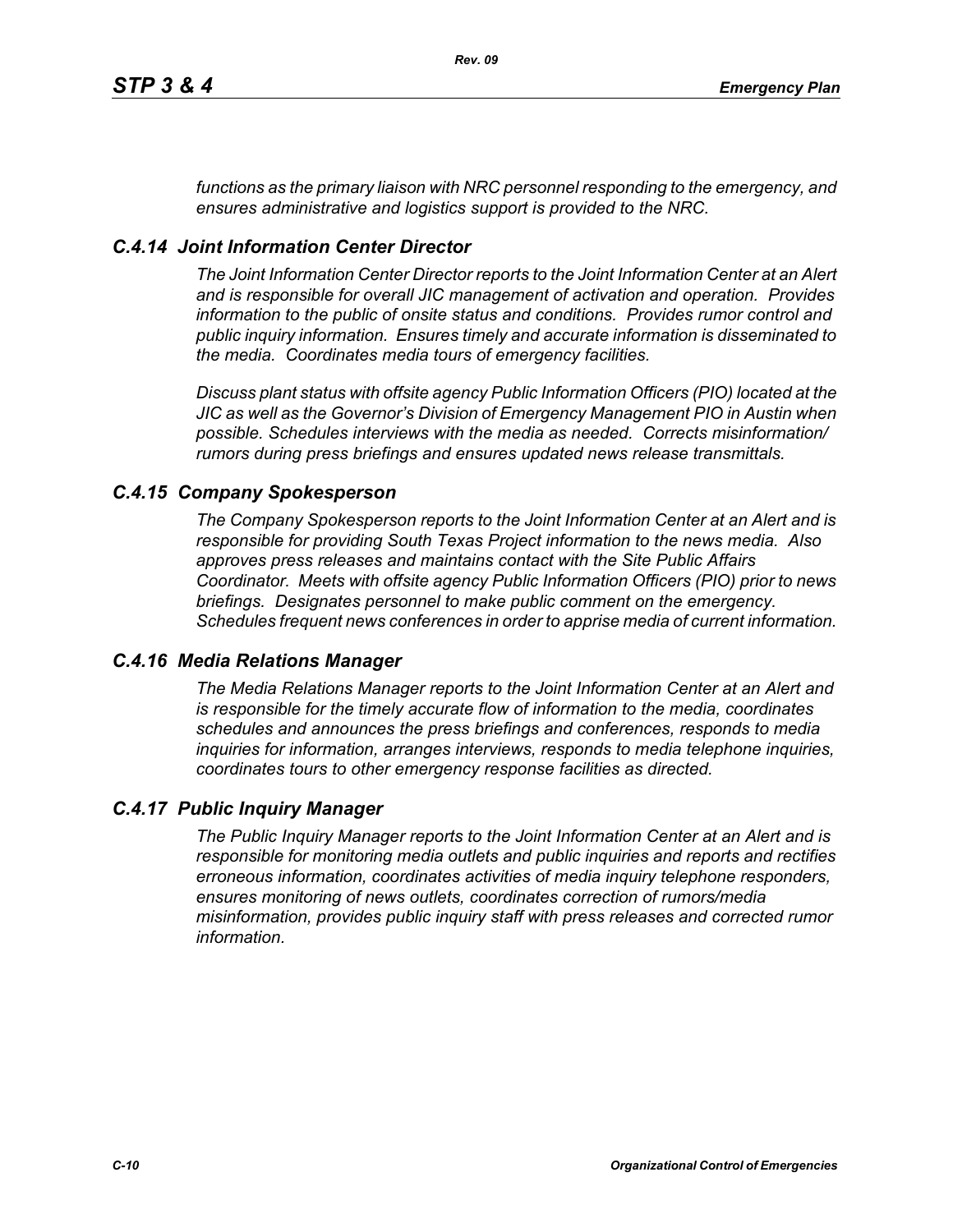| <b>MAJOR</b><br><b>FUNCTIONAL</b><br><b>AREA</b>                                                                       | <b>POSITION TITLE</b>                                             | <b>UNIT 1/2</b><br><b>ONSHIFT*</b> | <b>UNIT 3/4</b><br><b>ONSHIFT*</b> | <b>ONSITE</b><br><b>ONSHIFT</b> | <b>AVAILABLE</b><br><b>60 MINUTES</b> | <b>AVAILABLE</b><br><b>75 MINUTES</b> |
|------------------------------------------------------------------------------------------------------------------------|-------------------------------------------------------------------|------------------------------------|------------------------------------|---------------------------------|---------------------------------------|---------------------------------------|
|                                                                                                                        | <b>Shift Supervisor</b>                                           |                                    |                                    | $\overline{c}$                  |                                       |                                       |
|                                                                                                                        | <b>Unit Supervisor</b>                                            | $\mathcal I$                       | $\mathcal I$                       |                                 |                                       |                                       |
| <b>Plant Operations</b>                                                                                                | <b>Reactor Operators</b>                                          | $\overline{c}$                     | $\overline{c}$                     | $\frac{1}{2}$                   |                                       | $\qquad \qquad \blacksquare$          |
| and Assessment<br>of Operational<br>Aspects                                                                            | <b>Plant Operators</b>                                            | $\overline{2}$                     | $\overline{2}$                     | $\overline{\phantom{a}}$        |                                       |                                       |
|                                                                                                                        | Shift Technical<br><b>Advisor</b>                                 |                                    |                                    | $1***$                          |                                       |                                       |
|                                                                                                                        | <b>Plant Operations</b><br>Discipline Lead                        |                                    |                                    |                                 |                                       | 1##                                   |
|                                                                                                                        |                                                                   |                                    |                                    |                                 |                                       |                                       |
| Emergency<br>Direction and<br>Control ***<br>(Emergency<br>Director)                                                   | <b>Shift Supervisor</b>                                           | $1***$                             | $1***$                             |                                 |                                       |                                       |
|                                                                                                                        |                                                                   |                                    |                                    |                                 |                                       |                                       |
| Notification/<br>Communications                                                                                        |                                                                   |                                    |                                    | $\overline{c}$                  |                                       | $\overline{c}$                        |
|                                                                                                                        |                                                                   |                                    |                                    |                                 |                                       |                                       |
| Radiological<br><b>Accident</b><br>Assessment and<br>Support of<br>Operational<br><b>Accident</b><br><b>Assessment</b> | Emergency<br><b>Director</b>                                      |                                    | $\overline{\phantom{0}}$           | $\overline{\phantom{a}}$        |                                       | 1                                     |
|                                                                                                                        | Senior Health<br><b>Physics Expertise</b><br>(Dose<br>Assessment) |                                    |                                    | 1                               |                                       |                                       |
|                                                                                                                        | <b>RP</b> Technicians<br>(onsite/offsite<br>surveys)              |                                    |                                    | $\overline{c}$                  | 3                                     | 4                                     |
|                                                                                                                        | Chemistry<br><b>Technician</b>                                    |                                    |                                    | $\mathbf{1}$                    |                                       | $\mathbf{1}$                          |
|                                                                                                                        |                                                                   |                                    |                                    |                                 |                                       |                                       |

### *Table C-1 MINIMUM STAFFING REQUIREMENTS (STPEGS) (Including Capability for Additional Staffing)*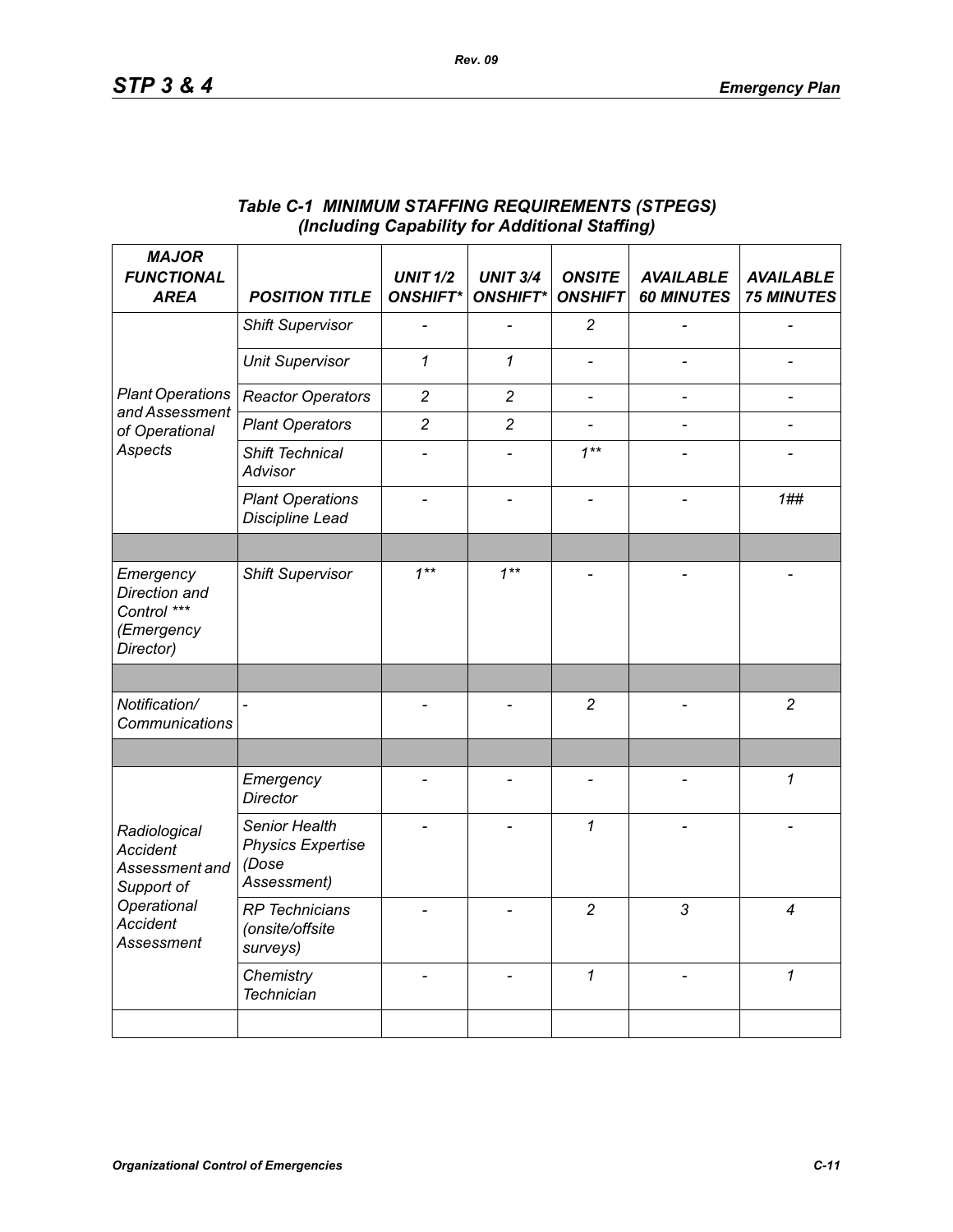| <b>MAJOR</b><br><b>FUNCTIONAL</b><br><b>AREA</b> | <b>POSITION TITLE</b>                                                                                                                                                                      | <b>UNIT 1/2</b><br><b>ONSHIFT*</b> | <b>UNIT 3/4</b><br><b>ONSHIFT*</b> | <b>ONSITE</b><br><b>ONSHIFT</b>                                          | <b>AVAILABLE</b><br><b>60 MINUTES</b> | <b>AVAILABLE</b><br><b>75 MINUTES</b> |
|--------------------------------------------------|--------------------------------------------------------------------------------------------------------------------------------------------------------------------------------------------|------------------------------------|------------------------------------|--------------------------------------------------------------------------|---------------------------------------|---------------------------------------|
| <b>Plant System</b>                              | Shift Technical<br>Advisor                                                                                                                                                                 |                                    |                                    | $1***$                                                                   |                                       |                                       |
|                                                  | <b>Nuclear Engineer</b>                                                                                                                                                                    | $\overline{\phantom{a}}$           | $\overline{a}$                     | $\overline{\phantom{a}}$                                                 | $\mathcal I$                          | $\frac{1}{2}$                         |
| Engineering                                      | <b>Electrical Engineer</b>                                                                                                                                                                 |                                    | $\overline{a}$                     | $\overline{a}$                                                           |                                       | $\mathcal I$                          |
|                                                  | Mechanical<br>Engineer                                                                                                                                                                     | $\overline{\phantom{0}}$           |                                    | $\overline{\phantom{0}}$                                                 |                                       | 1                                     |
| Repair and<br>Corrective<br><b>Actions</b>       | Radwaste Operator                                                                                                                                                                          | $1***$                             | $1***$                             |                                                                          |                                       |                                       |
|                                                  | Mechanical<br>Maintenance                                                                                                                                                                  |                                    |                                    | $1^{**}$                                                                 | $\overline{a}$                        | 1                                     |
|                                                  | Electrical<br>Maintenance                                                                                                                                                                  |                                    |                                    | $1**AND$<br>$\mathcal I$                                                 |                                       | 1                                     |
|                                                  | <b>I&amp;C</b> Technician                                                                                                                                                                  | $\overline{\phantom{a}}$           | $\overline{a}$                     | 1                                                                        | $\overline{a}$                        |                                       |
|                                                  |                                                                                                                                                                                            |                                    |                                    |                                                                          |                                       |                                       |
| Protective<br><b>Actions</b>                     | <b>RP</b> Technicians<br>(Access<br>Control/RP<br>Coverage for<br>corrective actions,<br>search and rescue,<br>first aid, and fire-<br>fighting/<br>Personnel<br>Monitoring/<br>Dosimetry) |                                    |                                    | $2***$                                                                   | 4                                     |                                       |
|                                                  |                                                                                                                                                                                            |                                    |                                    |                                                                          |                                       |                                       |
| Fire<br>Suppression                              | <b>Plant Operations</b><br>personnel                                                                                                                                                       |                                    |                                    | Fire<br><b>Brigade</b><br>per<br><b>Technical</b><br>Specific-<br>ations | Local Support                         | Local<br>Support                      |
|                                                  |                                                                                                                                                                                            |                                    |                                    |                                                                          |                                       |                                       |

### *Table C-1 MINIMUM STAFFING REQUIREMENTS (STPEGS) (Including Capability for Additional Staffing) (Continued)*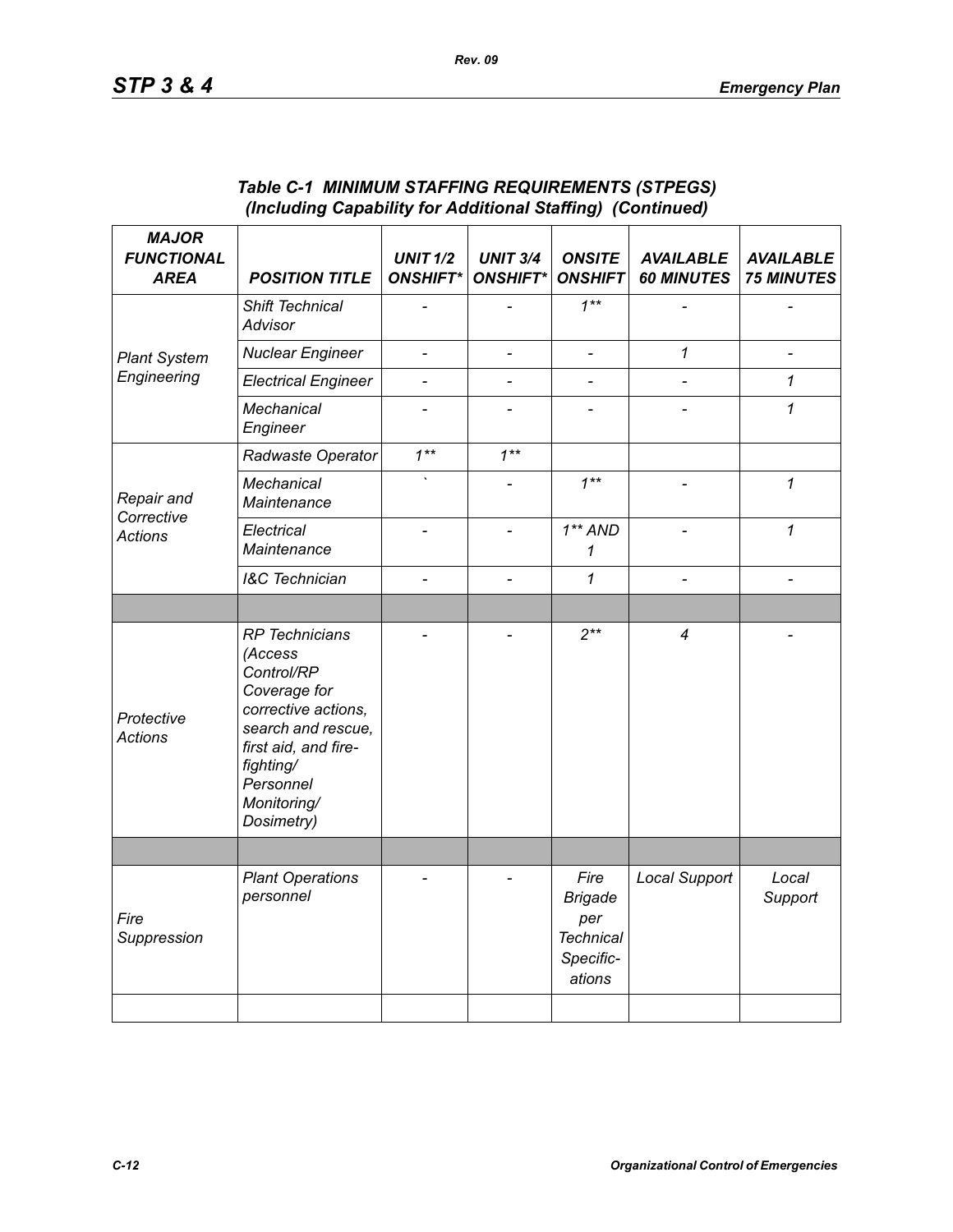| <b>MAJOR</b><br><b>FUNCTIONAL</b><br><b>AREA</b>          | <b>POSITION TITLE</b>                                                                                 | <b>UNIT 1/2</b><br><b>ONSHIFT*</b> | <b>UNIT 3/4</b><br><b>ONSHIFT*I</b> | <b>ONSITE</b><br><b>ONSHIFT</b> | <b>AVAILABLE</b><br><b>60 MINUTES</b> | <b>AVAILABLE</b><br><b>75 MINUTES</b> |
|-----------------------------------------------------------|-------------------------------------------------------------------------------------------------------|------------------------------------|-------------------------------------|---------------------------------|---------------------------------------|---------------------------------------|
| Rescue<br>Operations and<br>First Aid                     | <b>Plant Protection</b><br>Personnel                                                                  |                                    |                                     | $2**$                           | Local Support                         | Local<br>Support                      |
| Site Access<br>Control and<br>Personnel<br>Accountability | <b>Plant Protection</b><br>Personnel<br>(Security/<br>Communications/<br>Personnel<br>Accountability) |                                    |                                     | All per<br>Security<br>Plan     |                                       |                                       |
|                                                           |                                                                                                       |                                    |                                     |                                 |                                       |                                       |
|                                                           | <b>TOTAL</b>                                                                                          | 5                                  | 5                                   | 15                              | 8                                     | 13                                    |

#### *Table C-1 MINIMUM STAFFING REQUIREMENTS (STPEGS) (Including Capability for Additional Staffing) (Continued)*

- *Notes: \* For each unaffected unit in operation, maintain at least one Unit Supervisor, two Reactor Operators, and two Plant Operators. In accordance with Section 6.0 of the Technical Specifications for each unit, the shift crew composition may be less than the minimum number of operators (licensed or non-licensed) shown above for a period of time not to exceed two (2) hours in order to accommodate unexpected absences of on-duty shift crew members, provided immediate actions are taken to restore the crew composition. The minimum staff for a unit in cold shutdown will be one Senior Reactor Operator, one Reactor Operator, and one Plant Operator for that unit.*
	- *\*\* These positions may be covered by onshift personnel assigned other functions.*
	- *\*\*\* Overall, direction of emergency response to be assumed by the Emergency Director at the Emergency Operations Facility when all centers are fully manned. Direction of minute-to-minute facility operation remains with senior manager in the Technical Support Center or Control Room.*
	- *## This position is filled by personnel with plant operations experience*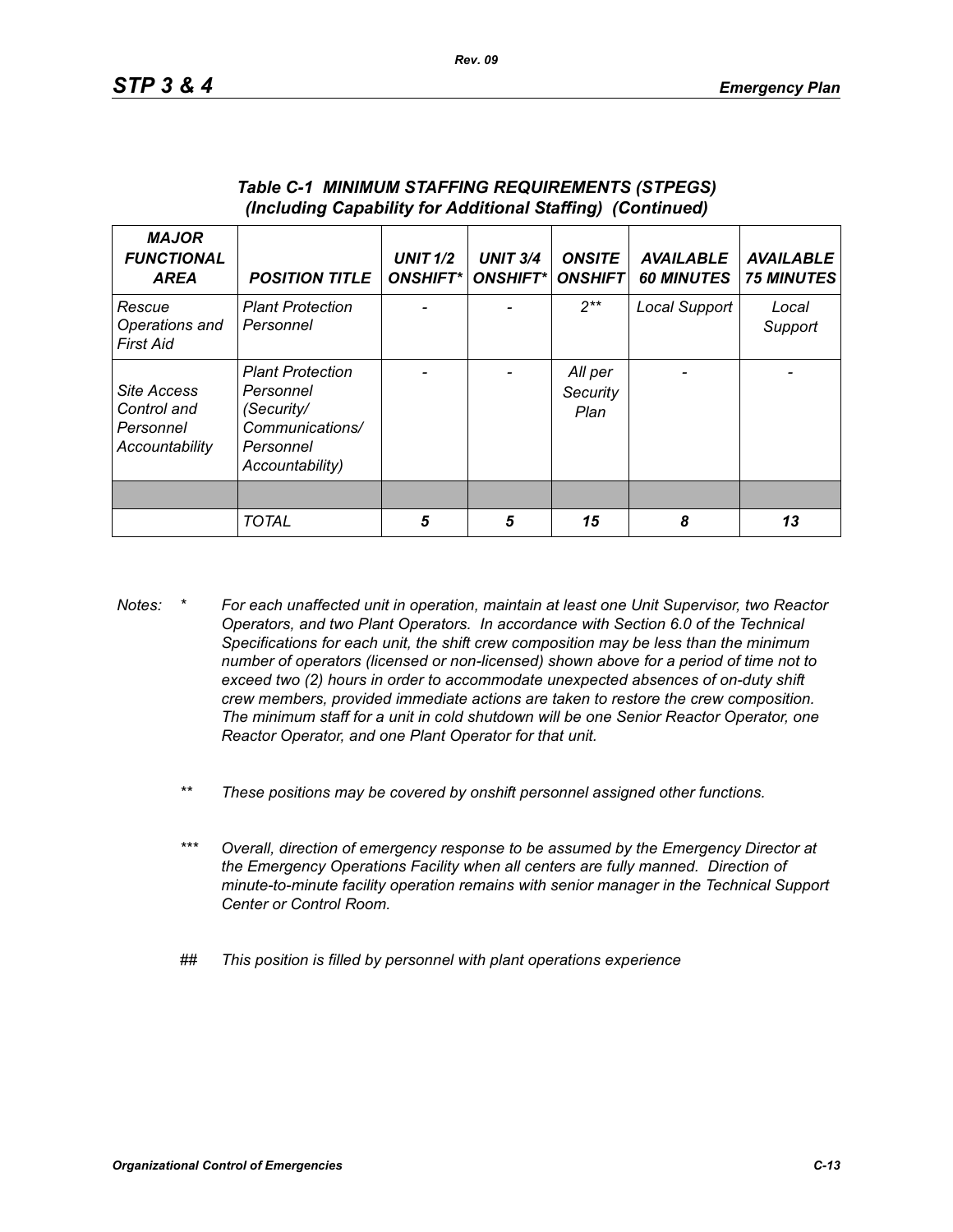

- *( )- Identifies onshift personnel position titles*
- *(1) Shift Supervisor;*
- *(2) Plant Protection*
- *(3) Reactor Operator, currently or previously licensed by NRC, or SRO Management Certified Personnel*
- *(4) Duty Maintenance Supervisor*
- *(5) Plant Operator*
- *(6) Security Force Supervisor*
- *(7) Senior Radiation Protection Technician.*

### *Figure C-1 Onshift Emergency Response Organization*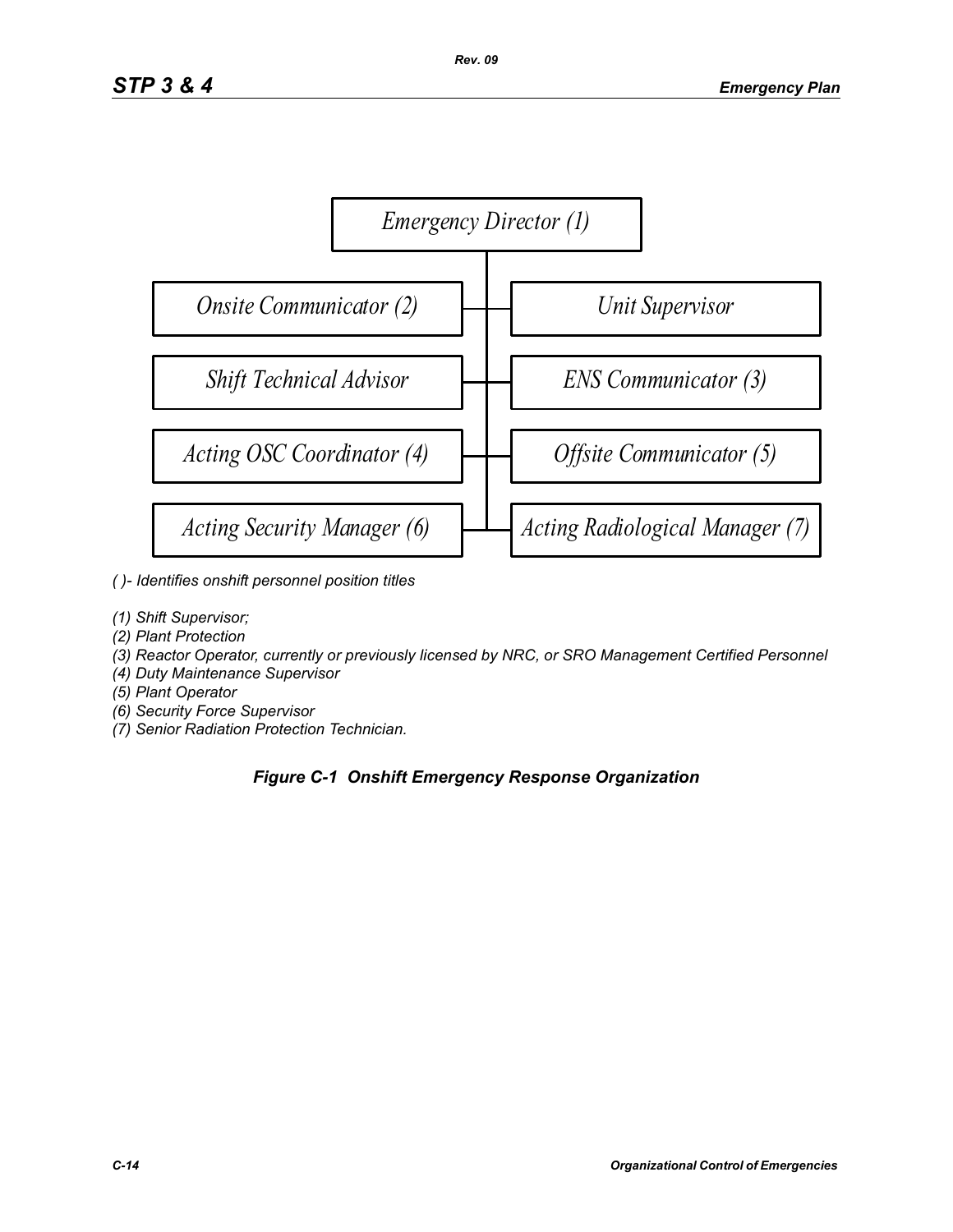

*\*Required Minimum Staffing. The Assistant TSC Manager may fill the TSC Manager position in his absence.* 

# *Figure C-2 Technical Support Center (TSC) Staffing*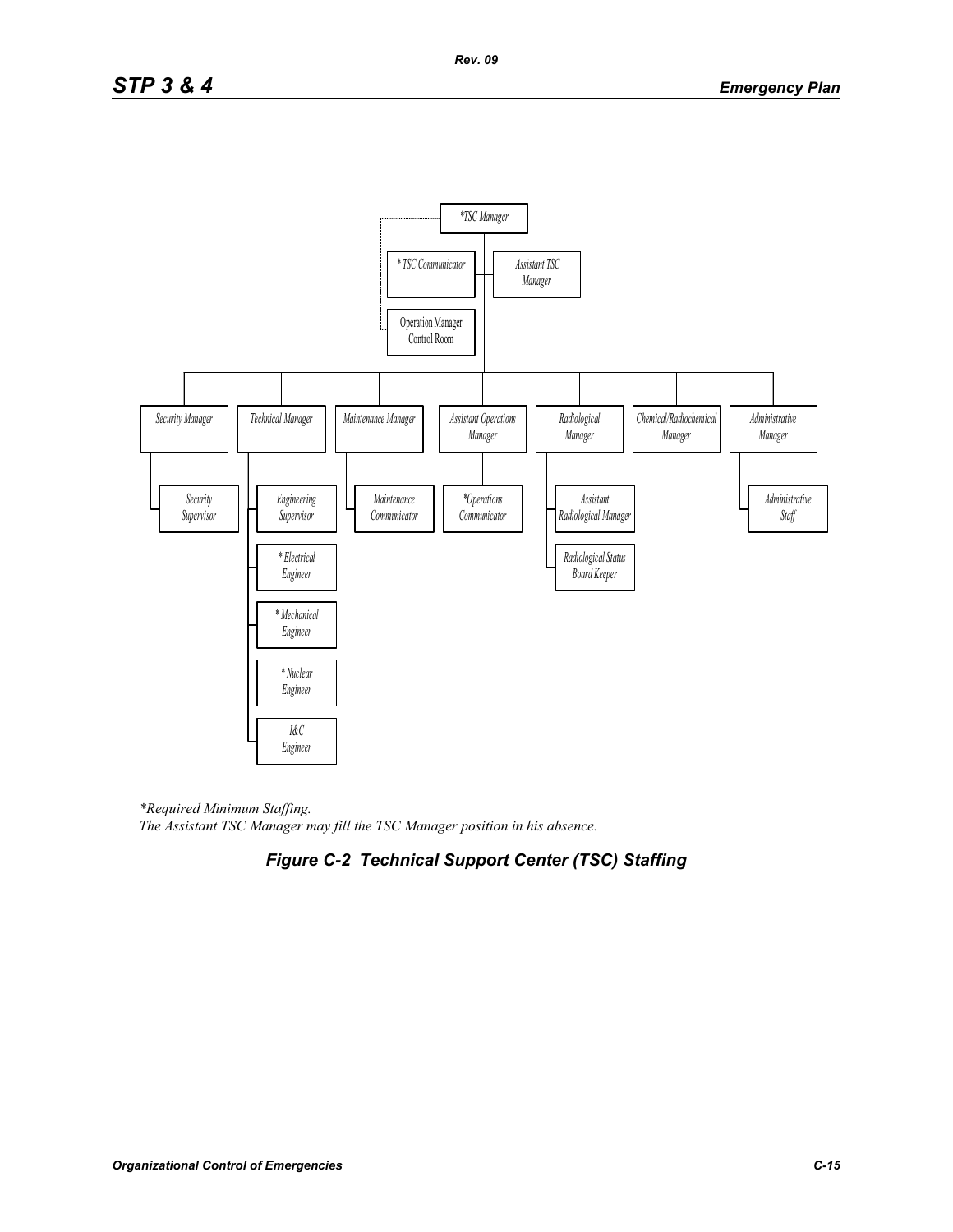

*Required Minimum Staffing: Mechanic, Electricians (2), I&C Technician, Chemistry Technician, and Radiation Protection Technicians (7)* 

# *Figure C-3 Operations Support Center (OSC) Staffing*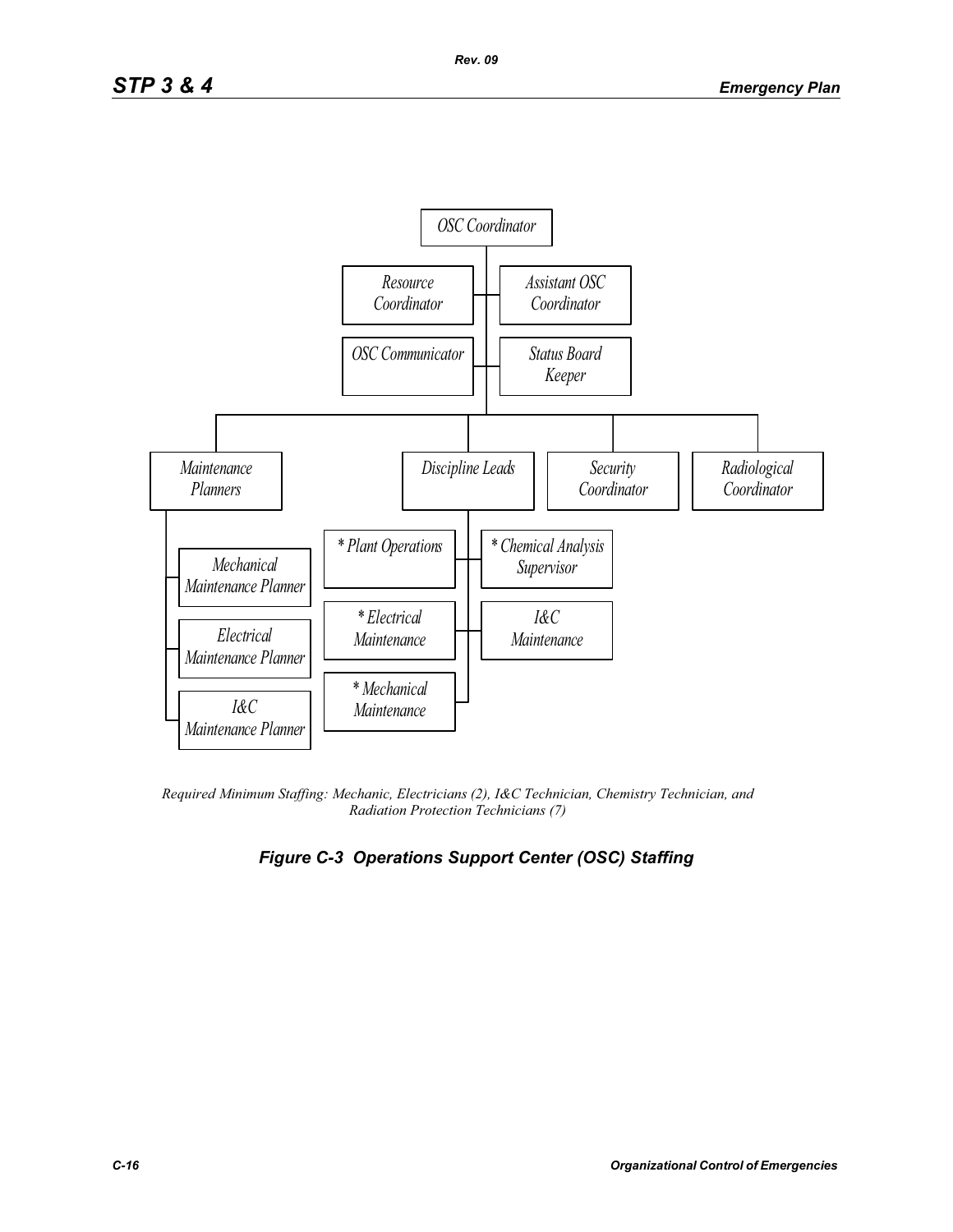# *STP 3 & 4 Emergency Plan*



*\*Required Minimum Staffing*

# *Figure C-4 Emergency Operations Facility (EOF) Staffing*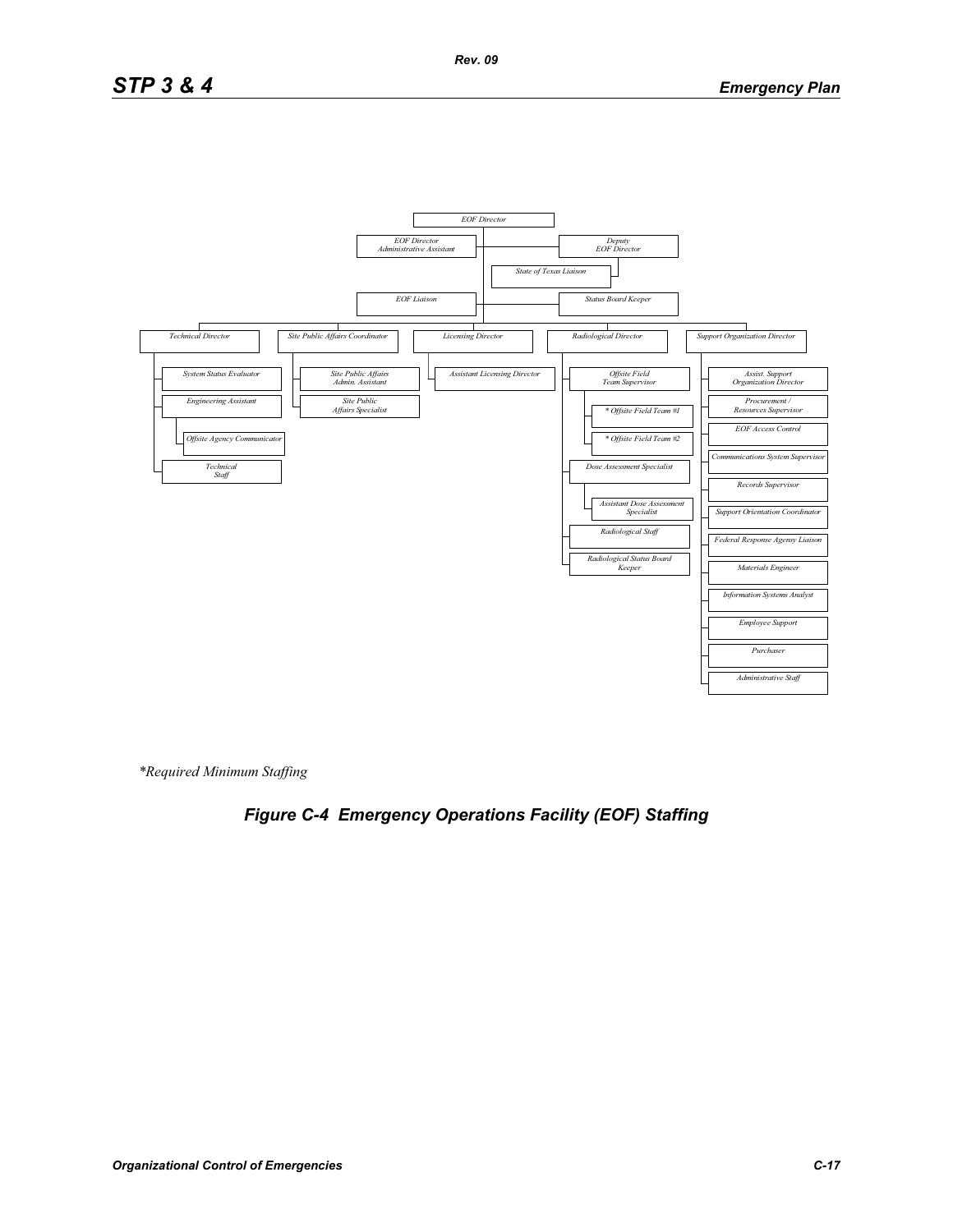

*\* Required Minimum Staffing*

*\*\* Supplied by Local Law Enforcement* 

### *Figure C-5 Joint Information Center (JIC) Staffing*